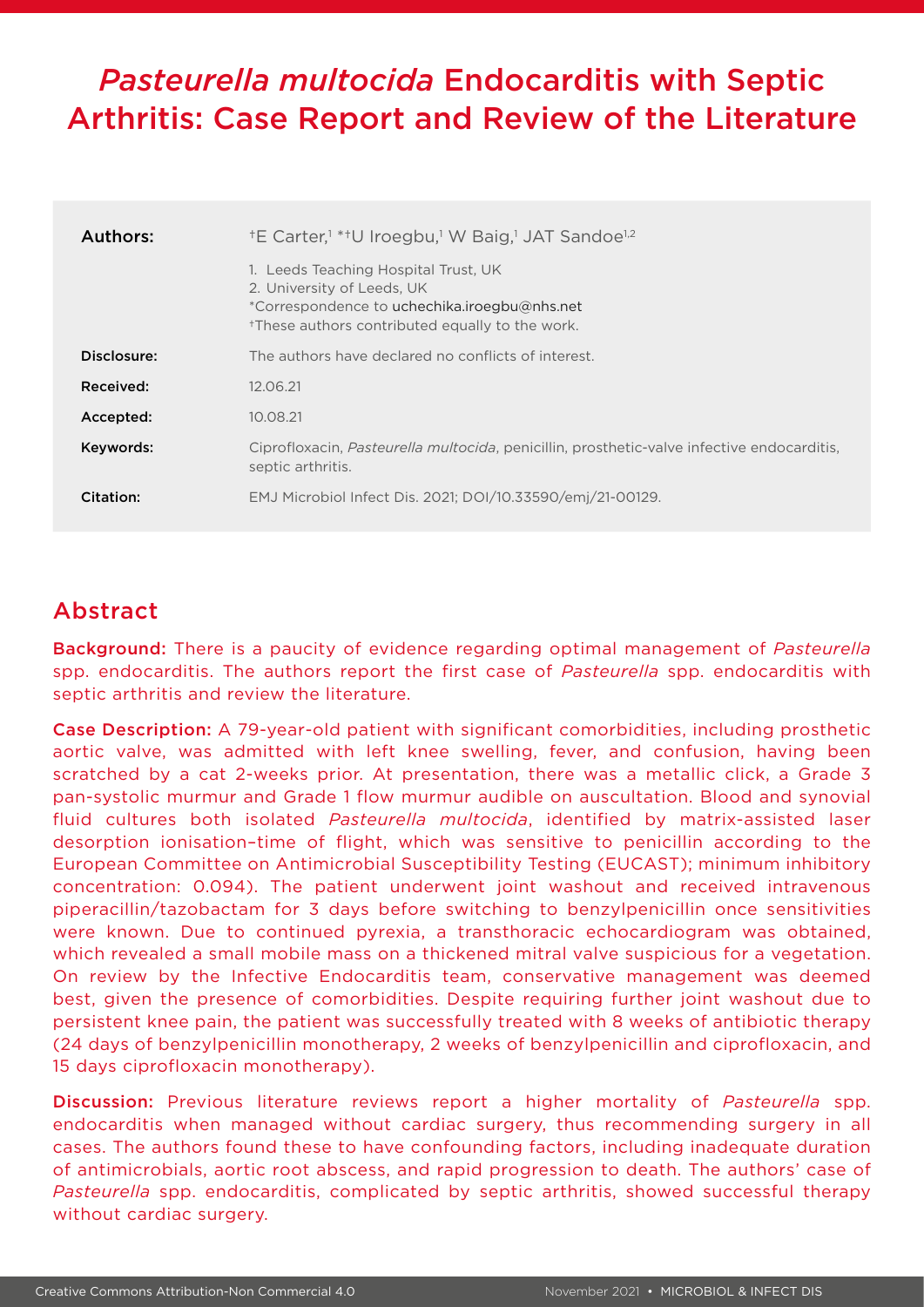### **BACKGROUND**

*Pasteurella multocida* (formerly *Pasteurella septica*) is a gram-negative aerobic and facultatively anaerobic coccobacillus. It is non-motile, non-sporing, capsulated, and acts as a commensal or opportunistic pathogen in a variety of animal species. Animal to human transmission occurs occasionally, following a break in tissue leading to transmission of the bacteria from the animal to the human. This can be in the form of bites or scratches. Human infections commonly present as a localised abscess or cellulitis and in severe cases, osteomyelitis. Rare manifestations include meningitis, pericarditis, blood stream infection or infective endocarditis.<sup>1</sup>

*P. multocida* infections usually respond to penicillin, with tetracyclines, macrolides, and cotrimoxazole as possible alternatives with patients who are allergic to penicillin. Treatment of invasive infections such as infective endocarditis is challenging because of the rarity of the condition and a lack of evidence to inform treatment, especially in patients where a surgical approach is not suitable.

In this report, the authors describe a case of prosthetic valve *P. multocida* infective endocarditis, which was treated conservatively.

#### CASE PRESENTATION

A 79-year-old patient presented to hospital with history of left knee swelling, pain, increased confusion, poor appetite, and pyrexia. Collateral history obtained from their spouse revealed a cat scratch 2 weeks prior to presentation. Past medical history included metallic aortic valve replacement, tissue mitral valve replacement, a pacemaker, Type 2 diabetes, Alzheimer's dementia, anxiety, breast cancer, and endometrial cancer with hysterectomy (2001). At initial presentation, clinical examination showed an alert and mildly confused patient with a temperature of 37.9°C. There were no peripheral stigmata of infective endocarditis; however, a metallic click, consistent with the replaced aortic valve, a Grade 3 mitral pan-systolic murmur, and Grade 1 aortic flow murmurs were both audible on auscultation. There were no signs of pulmonary oedema or aortic regurgitation. The left knee

was swollen, warm to touch with limited flexion and extension of the joint, and a working diagnosis of septic arthritis was made.

Blood cultures were taken, and a gram-negative bacillus was identified on the initial blood culture gram stain. Input from the microbiology team advised that the patient be switched from empirical intravenous (IV) flucloxacillin to IV piperacillin-tazobactam to provide adequate gram-negative cover. On matrix-assisted laser desorption ionisation–time of flight (MALDI-TOF) testing, *P. multocida* was identified from the blood cultures. The patient was taken to theatre for aspiration and washout of the knee joint. The knee joint aspiration produced purulent synovial fluid and *P. multocida* was cultured from synovial and tissue samples sent from the knee (identified using MALDI-TOF). The isolate was found to be susceptible to penicillin on to the European Committee on Antimicrobial Susceptibility Testing (EUCAST) disc sensitivities and subsequent penicillin minimum inhibitory concentration of 0.094 mg/L; therefore, the patient was switched to IV of benzylpenicillin of 1.2 g every 6 hours.

The patient remained pyrexial, despite being on the appropriate antibiotics and joint washout, prompting the arrangement of a transthoracic echocardiogram to look for other sources of deep-seated infection. This showed a small mobile mass on the mitral valve, consistent with a vegetation (Figure 1). The non-microbiology investigations for this case and timeline to diagnosis of suspected endocarditis are summarised in Table 1.

The case was reviewed by the infective endocarditis team and discussed thereafter at the cardiac multidisciplinary team meeting. Due to significant comorbidities, transoesophageal echocardiography and cardiac surgery were deemed not to be suitable in this case. It was agreed that management should be conservative with transthoracic echocardiograms for imaging follow-up.

The patient was treated with benzylpenicillin monotherapy for 24 days, but dosing frequency was increased from 1.2 g every 6 hours to 1.2 g every 4 hours on Day 30 because of persisting pyrexia. Oral ciprofloxacin, 500 mg every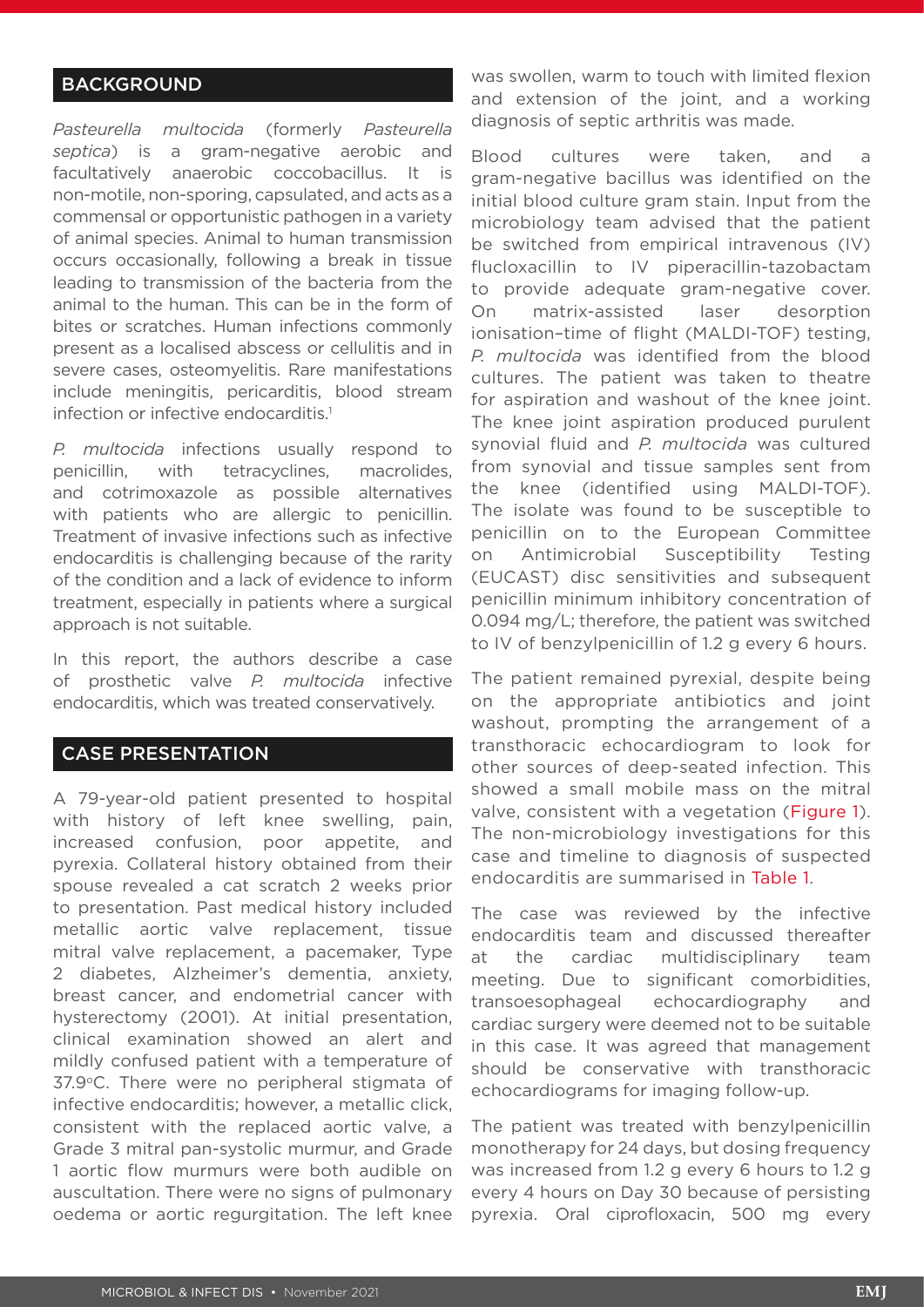

Figure 1: Echocardiogram images showing mitral valve with small mobile mass suspicious of vegetation.

Table 1: Non-microbiology investigations in a patient presenting with *Pasteurella multocida* septic arthritis and infective endocarditis.

| Days from time of<br>clinical presentation | Investigation                   | <b>Results and findings</b>                                                                                                                                                                                                                     |
|--------------------------------------------|---------------------------------|-------------------------------------------------------------------------------------------------------------------------------------------------------------------------------------------------------------------------------------------------|
|                                            | Knee X-ray                      | Moderate volume joint effusion, several medial tibiofemoral and<br>patellofemoral compartment osteoarthritis with bony remodelling,<br>sclerosis, and osteophytosis<br>No acute fracture                                                        |
| 2                                          | Arthroscopic<br>washout of knee | Copious purulent fluid from the joint<br>Washed out and sent to microbiology                                                                                                                                                                    |
| 3                                          | <b>TTE</b>                      | Metallic AVR in situ<br>Tissue MVR in situ<br>Small, mobile mass on MV, consistent with vegetation<br>Preserved LV systolic function<br>Moderate RV systolic impairment.<br>Severe TR<br>Pulmonary hypertension and moderate bi-atrial dilation |

AVR: aortic valve replacement; LV: left ventricle; MV: mitral valve; MVR: mitral valve replacement; RV: right ventricle; TR: tricuspid regurgitation; TTE: transthoracic echocardiography.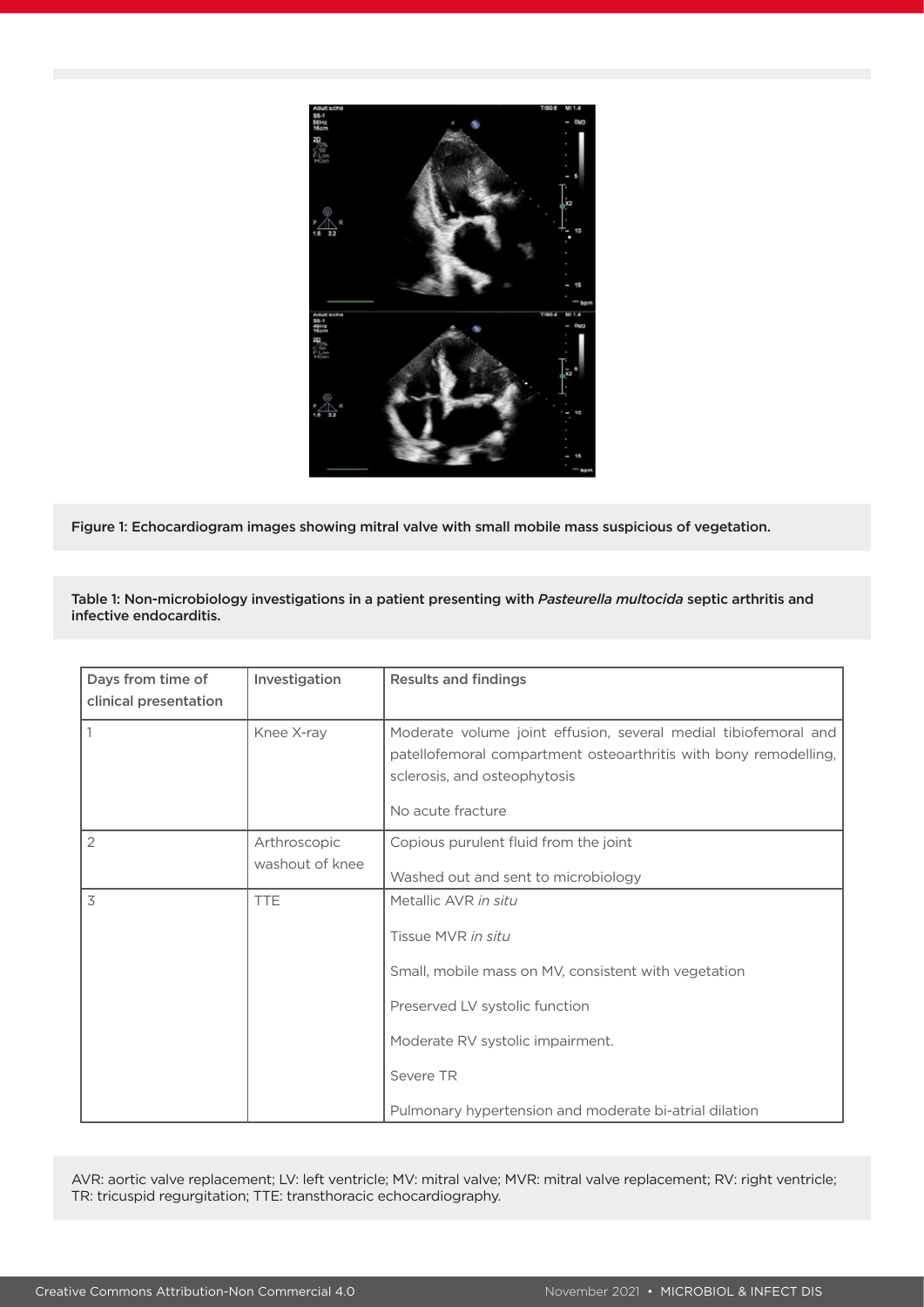12 hours, was then added as a second agent based on static raised C-reactive protein and ongoing knee pain (*P. multocida* isolate was susceptible to ciprofloxacin). The patient had a further joint washout 35 days after commencement of IV benzylpenicillin. On Day 40, IV benzylpenicillin was stopped, ciprofloxacin monotherapy continued, and the indwelling vascular long line was replaced with a peripheral cannula. Repeat blood cultures and synovial fluid cultures from this point onwards were negative. The patient continued to make a good recovery following this and was discharged to a nursing home following a 60-day inpatient stay, without need for further orthopaedic or cardiology follow-up. The total duration of effective antibiotics was 56 days (8 weeks). This included 3 days on IV piperacillintazobactam, 24 days of IV benzylpenicillin monotherapy, 2 weeks on dual agent therapy of benzylpenicillin and oral ciprofloxacin and 15 days on ciprofloxacin monotherapy.

#### LITERATURE REVIEW

#### Method

A local database of all infective endocarditis cases at Leeds Teaching Hospital Trust, UK, was searched for cases involving *Pasteurella* spp. and this case was the only one identified since 1998. A literature search was conducted via PubMed using the search terms '*Pasteurella*' AND 'endocarditis'. Further references were then identified from the references used in these papers. Only case reports written in English, French, or Spanish were included in the analysis, due to the availability of interpretation services. The modified Duke's criteria<sup>2</sup> were applied to these case reports and papers were included if they met the criteria for definite or possible infective endocarditis caused by *Pasteurella* spp.

#### Results of the Literature Search

The search identified 28 papers and searching by citation identified a further six papers (Table 2). Of these, 32 papers met the authors' inclusion criteria (including case in this article), 31 described cases that met Duke's criteria for a definite diagnosis and one met the criteria for possible diagnosis of *Pasteurella* endocarditis.<sup>11</sup> Of these there were 24 cases of *P. multocida* endocarditis,<sup>3-10,14-19,21-23,31-33</sup>

seven cases of non-multocida *Pasteurella* endocarditis,9,21,26-28,30,31 and one case of undifferentiated Pasteurella endocarditis.7 Seven cases (21%) had prosthetic valve endocarditis,6,18-21,27 while 17 patients (53%) had a predisposing cardiac condition3,6,7,10,13,14,18,19,20,21,23,25,27 and 17 (53%) had other underlying comorbidities reported.3,5,6,10,14,-16,19,22,26,27,29-31 Twenty-one patients (66%) had documented animal exposure,3,4,6,8,10,11,13,14,16-20,22,25-29 of which 10 (31%) reported a bite, scratch, or contact of saliva with broken skin.

Fever was the most common presenting symptom, afffecting 31 patients (97%), and 18 patients (56%) presented with systemic upset. Only 16 (50%) had a cardiac murmur on initial presentation but 24 (75%) developed complications, including 5 (16%) with aortic root abscess and 13 (41%) with septic emboli.

The diagnosis of infective endocarditis was missed in seven patients (22%) and diagnosed on representation. Although the majority of patients presented within 7 days of symptom onset, nine patients (28%) presented with a more prolonged history of general malaise, the longest being 3 months.<sup>10</sup>

Of the *Pasteurella* isolates, 19 patients (59%) had susceptibility testing results reported and, of these, only one case reported penicillin resistance.5 Antibiotic therapy included a β-lactam antibiotic in the majority of cases (24 patients, 75%). Of the four patients who received penicillin or aminopenicillin monotherapy for the duration of treatment, three underwent valve surgery. Only one case had a reported allergy to penicillin and was treated successfully with 6 weeks of IV ceftriaxone.<sup>22</sup>

One patient with *Pasteurella pneumotropica*  endocarditis of a native tricuspid valve was successfully treated with 6 weeks of ciprofloxacin monotherapy without surgery.<sup>27</sup> Duration of treatment was reported in 25 cases (78%). Of these cases, 20 patients (80%) received at least 4 weeks of antibiotic therapy, with a median duration of 6 weeks (range: 1 day–20 weeks). Median duration of antibiotic therapy in patients who did not have surgery and survived was 5.8 weeks. Of the patients who did not survive, all apart from one were still on antimicrobial therapy when they died.<sup>5</sup>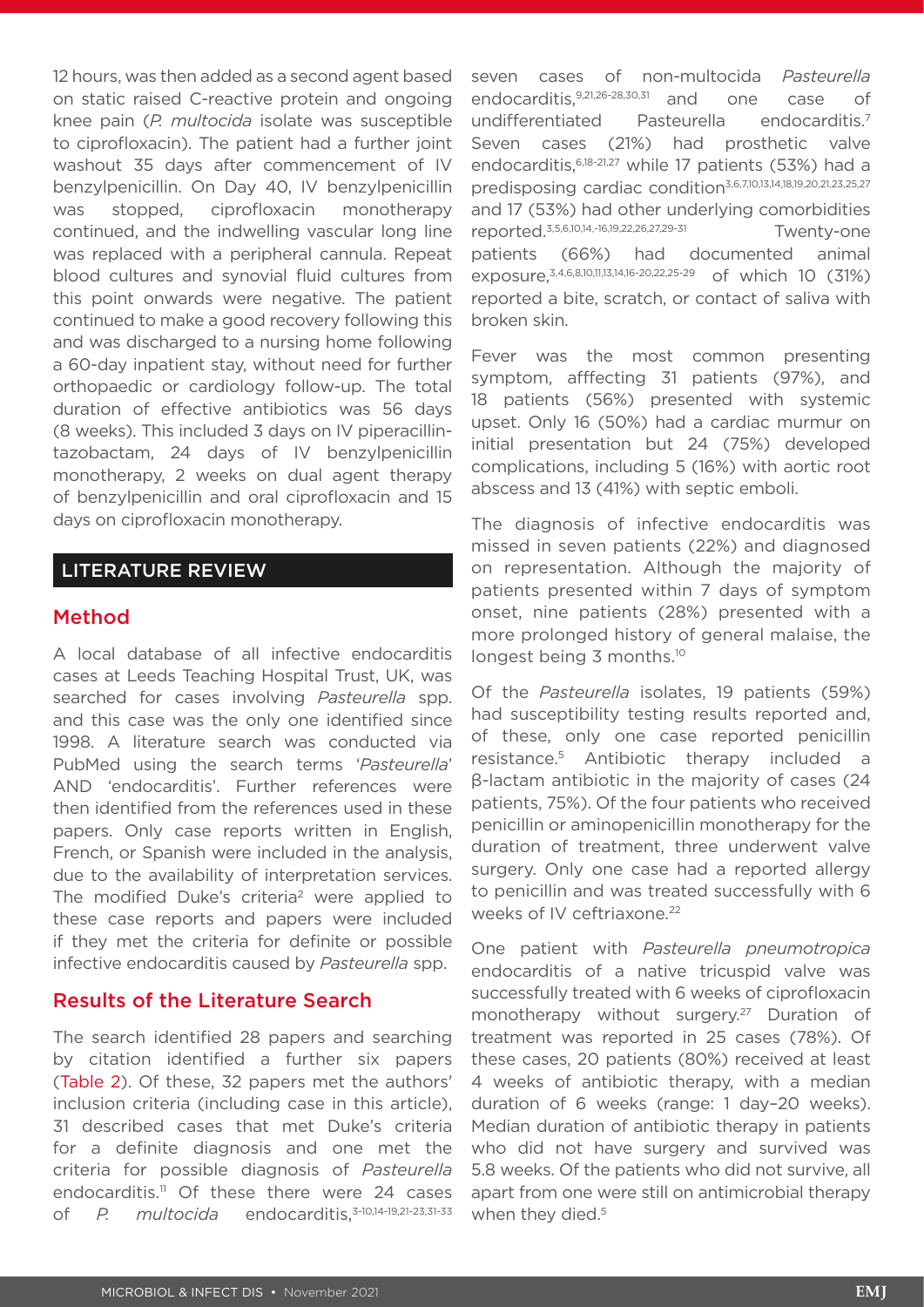Fourteen patients (44%) underwent valve replacement surgery, and one was awaiting surgery. Indications for surgery included aortic root abscess in four patients (33%), severe valvular regurgitation in seven (42%), and persistent fever in three (17%). Five out of seven (71%) cases of prosthetic valve endocarditis were treated successfully, with three achieving cure on antibiotics alone, whilst the other two cases underwent surgical intervention.

Overall mortality rate from these cases was 19% (6/32). The mortality rate with surgery was 7% (1/14) and without surgery was 28% (5/18). Of the cases who died without surgery, two died within 24 hours of presentation and infective endocarditis was diagnosed at post-mortem examination;<sup>13,19</sup> one had an aortic root abscess, a concurrent bacteraemia with *Burkholderia*  cepacia and a candidaemia;<sup>6</sup> one received only 2 weeks of antibiotics and then died later from heart failure;<sup>6</sup> and one of the patients died 9 days prior to an operation being performed from severe heart failure.<sup>31</sup> The patient who died after surgery presented with recurrence of infective endocarditis 6 weeks after his initial operation. The patient then represented after 4 months with a pseudomonal mitral and aortic valve endocarditis and died shortly after a further operation.20 Of the cases who did not have surgery, 14 (88%) had underlying comorbidities compared with eight of the cases (57%) who did have surgery.

### **DISCUSSION**

A literature search found *P. multocida* to be a very rarely reported cause of infective endocarditis, with only 31 cases in the English language literature. The patient the authors' described was the first to be seen in their institution for over 20 years. This patient was also the first to suffer from septic arthritis as a complication. Although the authors' patient was successfully treated without surgery, they needed 8 weeks of antibiotics and the septic arthritis did not respond well to penicillin, requiring the addition of ciprofloxacin.

A recent analysis of *Pasteurella* spp. infective endocarditis cases concluded that all patients should be offered surgical intervention, unless an absolute contraindication exists given the difference in mortality rate.<sup>19</sup> However, they did not include a patient who died 4 months post-valve replacement from early prosthetic valve endocarditis caused by *Pseudomonas aeruginosa*. 20 The analysis was also limited by a lack of consideration of confounding factors such as comorbidity, which would skew the outcome in favour of surgery as surgical cases had a lower incidence of comorbidities. Furthermore, they did not adjust for severity of illness at presentation, nor whether existing guidelines were followed when considering surgical intervention. Therefore, the authors would suggest, as with other bacterial causes of infective endocarditis, that surgical intervention is not indicated in all cases, and should be decided on a case-by-case basis.

It is difficult to draw conclusions from the available literature as to the optimal choice and duration of antimicrobial therapy due to the significant variation in practice and the lack of reporting of antimicrobial susceptibility data or duration of antimicrobials. The authors' patient received an initial 24 days of penicillin monotherapy; however, due to persistent pyrexia and knee pain, the dose frequency of penicillin was increased, and oral ciprofloxacin was added. The patient improved clinically after this, but this could be attributed to a further joint washout. Although the patients required 8 weeks of therapy, this prolonged duration was likely required due to the infected joint. Based on the average duration of antibiotic therapy of 5.8 weeks in patients who survived without surgery, the authors would recommend 6 weeks of antibiotic therapy, depending on clinical response.

In summary, the authors have reported a patient who, despite significant comorbidities, including a pre-disposing cardiac condition, was successfully treated for *P. multocida*  endocarditis and concurrent septic arthritis with an 8-week course of single and dual agent therapy of both penicillin and ciprofloxacin, without the need for cardiac surgery. It would be useful for future case reports to clearly document treatment duration as well as the indication for surgery or rationale for not performing surgery in order to build an evidence-base for treatment. The authors suggest that patients with *Pasteurella* spp. endocarditis can be managed according to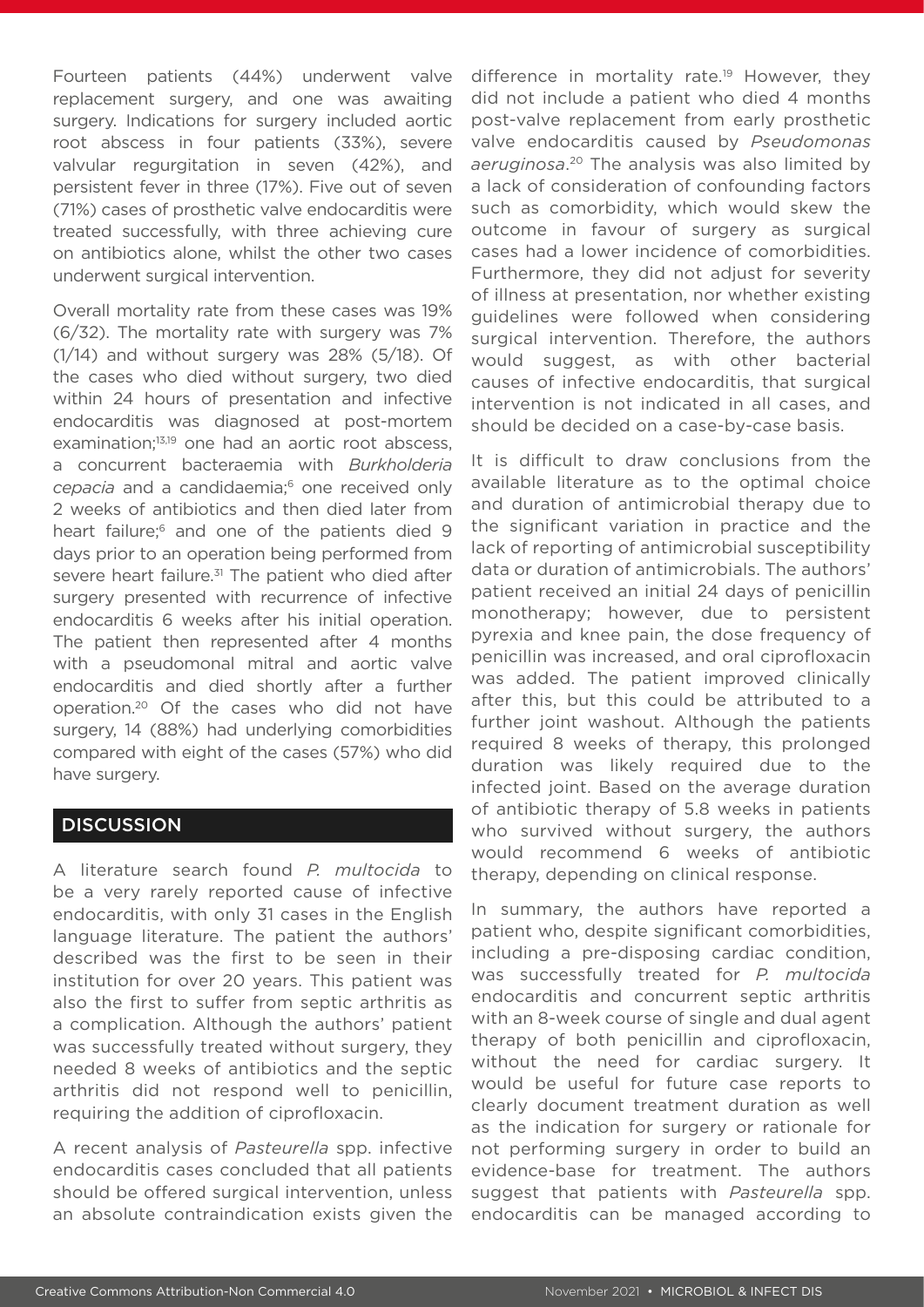Table 2: Summary of case reports with Pasteurella spp. endocarditis. Table 2: Summary of case reports with *Pasteurella* spp. endocarditis.

| Reference                                                | Age                         | Sex                    | criteria<br>Duke's        | Valve<br>type                                                                         | location<br>Valve    | Cardiac risk<br>factors            | comorbiditie<br>Other    | Exposure<br>Χ.             | Organism         | Isolated<br>from                       | Resistance                | Antibiotic<br>therapy      | Surgery                    | Outcome   |
|----------------------------------------------------------|-----------------------------|------------------------|---------------------------|---------------------------------------------------------------------------------------|----------------------|------------------------------------|--------------------------|----------------------------|------------------|----------------------------------------|---------------------------|----------------------------|----------------------------|-----------|
| Ahlsson et<br>al. (2016) <sup>3</sup>                    | $\overline{C}$              | $\sum$                 | $\bigcirc$                | $\mathord{\text{\rm Z}}$                                                              | $\prec$              | 45                                 | Yes                      | Cat bite                   | P. multocida     | $\mathsf{B}\mathsf{C}$                 | $\overline{\overline{z}}$ | GEN, CTA,<br>CIP, PTA      | Yes                        | S         |
| Ghonaim<br>$(2006)^4$<br>et al.<br>$\stackrel{-}{\prec}$ | 50                          | Σ                      | $\bigcirc$                | $\mathbb Z$                                                                           | $\prec$              | $\overline{\overline{z}}$          | $\frac{\circ}{\sim}$     | contact<br>Sheep           | P. multocida     | $\begin{array}{c} \square \end{array}$ | $\overline{\overline{z}}$ | PEN, GEN                   | Yes                        | S         |
| al. (2015) <sup>5</sup><br>Branch et                     | 50                          | Σ                      | $\bigcap$                 | $\mathbb Z$                                                                           | Σ                    | $\overline{\overline{z}}$          | Yes                      | 三                          | P. multocida     | BC                                     | РTА                       | PTA, CTR,<br>APS           | Yes                        | S         |
| al. (2005) <sup>6</sup><br>Camou et                      | 79                          | $\sqcup$               | $\bigcirc$                | $\mathbb Z$                                                                           | $\sum$               | $\overline{\overline{z}}$          | Yes                      | Cat bite                   | P. multocida     | $\mathsf{B}\mathsf{C}$                 | $\frac{0}{Z}$             | COA, CIP                   | $\frac{\circ}{\mathbb{Z}}$ | $\bigcap$ |
| al. (2005) <sup>6</sup><br>Camou et                      | $\overline{\infty}$         | $\sqcup$               | $\bigcirc$                | $\stackrel{\leftarrow}{\triangle}$                                                    | $\prec$              | mAVr                               | Yes                      | 运                          | P. multocida     | $\mathsf{B}\mathsf{C}$                 | $\frac{\Omega}{Z}$        | CTR, CIP,<br>$\mathsf{RF}$ | $\frac{\circ}{\mathbb{Z}}$ | $\bigcap$ |
| Carter et<br>al. (2021)                                  | 79                          | $\mathsf{L}\mathsf{L}$ | $\bigcirc$                | $\mathsf{Z}% _{T}=\mathsf{Z}_{T}\!\left( a,b\right) ,\ \mathsf{Z}_{T}=\mathsf{Z}_{T}$ | $\sum$               | mAVr, MS                           | Yes                      | scratch<br>Cat             | P. multocida     | synovial<br>fluid<br>BC,               | $\overline{\overline{z}}$ | PEN, CIP                   | $\stackrel{\circ}{\geq}$   | S         |
| Fayad et al.<br>$(2003)^{7}$                             | $\frac{8}{4}$               | $\boldsymbol{\Sigma}$  | $\bigcap$                 | $\mathbb Z$                                                                           | $\prec$              | $\overline{\overline{z}}$          | Yes                      | contact<br>Dog             | P. multocida     | $_{\rm BC}$                            | $\frac{\Omega}{Z}$        | CXA, GEN                   | Yes                        | S         |
| Fayad et al.<br>$(2012)^{8}$                             | 62                          | $\sum$                 | $\mathrm{S}_{\mathrm{O}}$ | $\mathbb Z$                                                                           | $\prec$              | $\overline{\overline{z}}$          | $\stackrel{\circ}{\geq}$ | Pet dog                    | P. haemolytica   | BC                                     | $\frac{\Omega}{Z}$        | <b>AMOX</b>                | Yes                        | S         |
| Fukumoto<br>$(2002)^9$<br>et al.                         | $\frac{8}{4}$               | $\sum$                 | $\bigcirc$                | $\mathbb Z$                                                                           | $\sum$               | ΣN                                 | $\frac{\circ}{\sim}$     | Pet dog                    | P. multocida     | BC                                     | $\overline{\overline{z}}$ | PEN, CAZ                   | Yes                        | S         |
| al. (1996) <sup>10</sup><br>Genne et                     | $\mathcal{S}^{\mathcal{S}}$ | $\sqcup$               | $\bigcirc$                | $\mathbb Z$                                                                           | $\prec$              | $\overline{\overline{z}}$          | Yes                      | 三                          | P. multocida     | $\mathsf{B}\mathsf{C}$                 | $\frac{\Omega}{Z}$        | PEN, CTR                   | $\frac{\circ}{\mathbb{Z}}$ | S         |
| Graf et al.<br>$(2007)^{11}$                             | 36                          | $\sqcup$               | $\bigcirc$                | $\mathord{\text{\bf Z}}$                                                              | 군                    | morphology<br>Tricuspid<br>to $PV$ | Yes                      | $\frac{\circ}{\mathbb{Z}}$ | P. multocida     | $_{\odot}$                             | $\overline{\overline{z}}$ | AMP                        | Yes                        | S         |
| Gump et al.<br>$(1972)^{12}$                             | $48$                        | $\sum$                 | $\bigcap$                 | $\mathbb Z$                                                                           | $\curvearrowright$ . | murmur since<br>childhood<br>Heart | $\frac{\circ}{\sim}$     | Cat bite                   | Pasteurella spp. | $\overline{B}$ C                       | Ξ                         | PEN                        | $\stackrel{\circ}{\geq}$   | S         |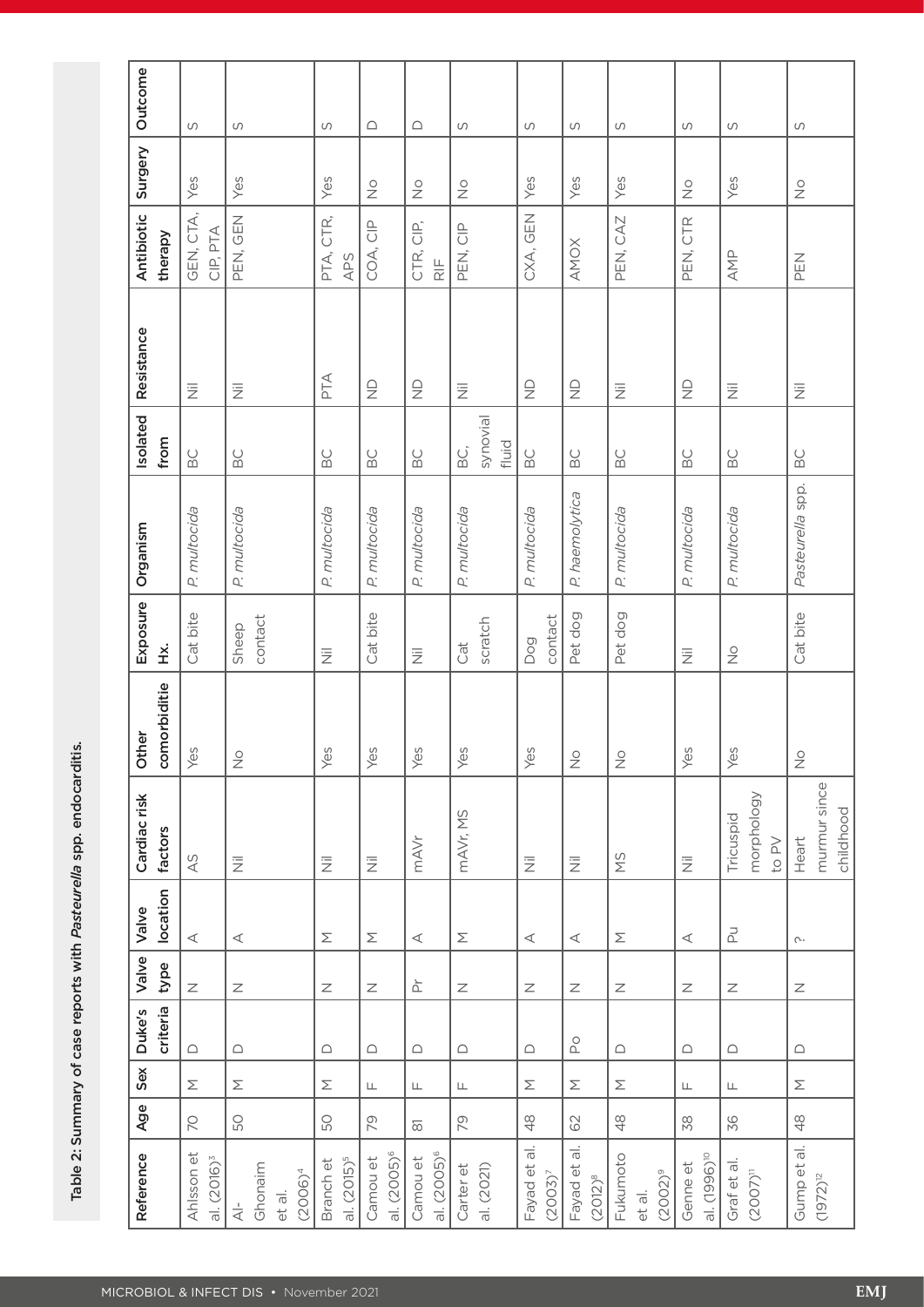|   | ׇׇ֠֕֡<br>֦ |
|---|------------|
|   |            |
|   |            |
|   |            |
|   | ֕          |
|   |            |
| C | l          |
|   |            |
|   |            |
|   | ı          |
|   |            |

| Outcome                         | $\bigcap$                              | S                            | S                                  | S                                     | S                            | S                                      | S                                             | $\bigcap$                              | S                                             | S                                      | S                               |
|---------------------------------|----------------------------------------|------------------------------|------------------------------------|---------------------------------------|------------------------------|----------------------------------------|-----------------------------------------------|----------------------------------------|-----------------------------------------------|----------------------------------------|---------------------------------|
| Surgery                         | $\stackrel{\circ}{\geq}$               | $\frac{\circ}{\mathbb{Z}}$   | Yes                                | Yes                                   | $\stackrel{\circ}{\geq}$     | $\stackrel{\circ}{\geq}$               | Yes                                           | Yes                                    | $\stackrel{\circ}{\geq}$                      | Yes                                    | $\stackrel{\circ}{\geq}$        |
| Antibiotic<br>therapy           | GEN, VAN                               | AMP, GEN                     | STREP<br>PEN G,                    | APS                                   | PEN CIP                      | PEN, APS                               | PTA                                           | AMP                                    | CTR                                           | <b>GEN CTR</b><br>DOTE                 | CTR                             |
| Resistance                      | $\frac{\Omega}{Z}$                     | $\frac{\Omega}{Z}$           | Sulphonamides,<br>cephalosporins   | $\overline{\overline{z}}$             | $\overline{\overline{z}}$    | 三                                      | $\frac{\Omega}{Z}$                            | $\overline{\overline{z}}$              | $\frac{\bigcirc}{\bigcirc}$                   | $\overline{\overline{z}}$              | $\frac{\Omega}{Z}$              |
| Isolated<br>from                | $\begin{array}{c} \square \end{array}$ | BC                           | BC                                 | $_{\rm BC}$                           | <b>BC</b> and<br>Snd         | $_{\odot}^{\circ}$                     | $_{\odot}^{\circ}$                            | BC                                     | BC                                            | $\begin{array}{c} \square \end{array}$ | $_{\rm BC}$                     |
| Organism                        | P. multocida                           | P. multocida                 | P. multocida                       | P. multocida                          | P. multocida                 | P. multocida                           | P. multocida                                  | P. multocida                           | P. dagmatis                                   | P. multocida                           | P. multocida                    |
| Exposure<br>$\frac{\dot{x}}{1}$ | licked leg<br>ulcers<br>Dog            | Pet cat                      | $\overline{\overline{z}}$          | Pet dog<br>and cat                    | Cat bite                     | Pet cat                                | Pet cat                                       | Cat bite                               | 三                                             | contact<br>Dog                         | $\overline{\overline{z}}$       |
| comorbiditie<br>Other           | Yes                                    | Yes                          | $\frac{1}{2}$                      | $\frac{1}{2}$                         | Yes                          | $\frac{1}{2}$                          | Yes                                           | $\frac{1}{2}$                          | $\frac{1}{2}$                                 | $\frac{1}{2}$                          | Yes                             |
| Cardiac risk<br>factors         | <b>Bicuspid AV</b>                     | Calcification<br>$\gtrless$  | $\overline{\overline{z}}$          | $\overline{\overline{z}}$             | $\overline{\overline{z}}$    | tAVr                                   | mAVr, ICD,<br>aneurysm<br>thoracic<br>pseudo- | AVR for IE                             | tAVr                                          | $\overline{\overline{z}}$              | syndrome,<br>Marfan<br>mAVr     |
| location<br>Valve               | $\prec$                                | $\triangleleft$              | $\prec$                            | $\triangleleft$                       | $\vdash$                     | $\prec$                                | $\prec$                                       | $\prec$                                | $\prec$                                       | $\prec$                                | $\stackrel{\triangle}{\approx}$ |
| Valve<br>type                   | $\mathbb Z$                            | $\mathbb Z$                  | $\mathbb Z$                        | $\mathbb Z$                           | $\mathbb Z$                  | $\overleftarrow{\underline{\cap}}$     | $\stackrel{\leftarrow}{\triangle}$            | $\overleftarrow{\underline{\cap}}$     | $\overset{\leftharpoonup }{\mathbb{\Omega }}$ | $\mathbb Z$                            | $\sim$                          |
| criteria<br>Duke's              | $\bigcirc$                             | $\bigcap$                    | $\bigcirc$                         | $\bigcirc$                            | $\bigcirc$                   | $\bigcirc$                             | $\bigcap$                                     | $\bigcap$                              | $\bigcirc$                                    | $\bigcirc$                             | $\bigcirc$                      |
| Sex                             | $\sum$                                 | $\sum$                       | Σ                                  | $\sqcup$                              | $\sqcup$                     | $\sqcup$                               | Щ                                             | $\boldsymbol{\Sigma}$                  | Σ                                             | Щ                                      | $\sum$                          |
| Age                             | $\overline{\textbf{G}}$                | $\approx$                    | 51                                 | <b>CO</b>                             | $_{\infty}^{\infty}$         | 72                                     | 66                                            | 66                                     | 78                                            | 63                                     | 38                              |
| Reference                       | Hombal et<br>al. (1991) <sup>13</sup>  | Khan et al.<br>$(2012)^{14}$ | Lehmann<br>$(1977)^{15}$<br>et al. | Mikaberidz<br>$(2013)^{16}$<br>et al. | Naba et al.<br>$(2008)^{17}$ | al. (1997) <sup>18</sup><br>Nettles et | al. (2020) <sup>19</sup><br>Porter et         | al. (2008) <sup>20</sup><br>Reinsch et | Rosenbach<br>$(2001)^{21}$<br>et al.          | al. (1989) <sup>22</sup><br>Salmon et  | Satta et al.<br>$(2012)^{23}$   |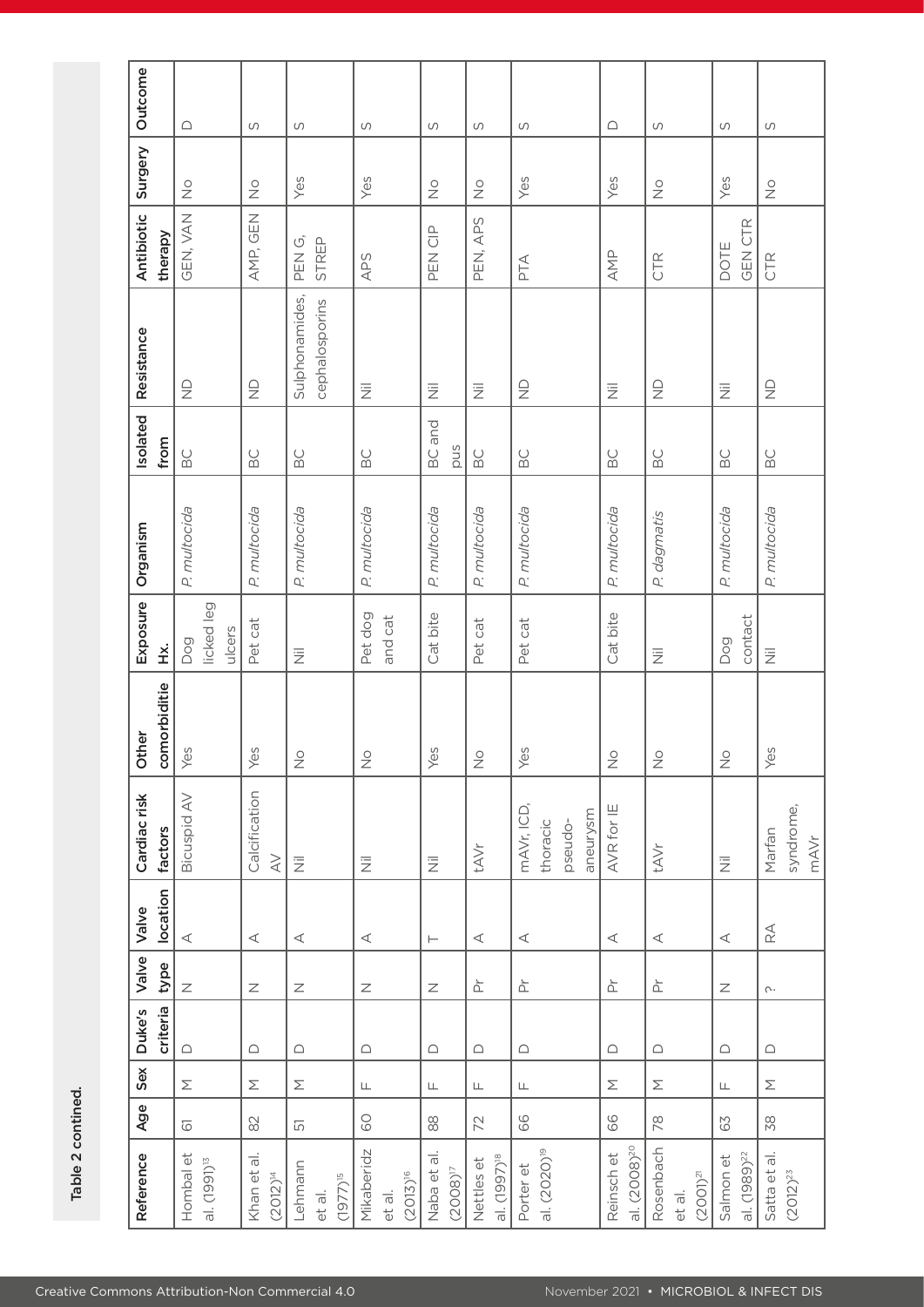Table 2 contined. Table 2 contined.

| Reference                | Age           | Sex           | Duke's     | Valve Valve                                                                                      |                 | Cardiac risk                        | Other                   | Exposure                  | Organism        | Isolated           | Resistance                | Antibiotic                  | Surgery                  | Outcome    |
|--------------------------|---------------|---------------|------------|--------------------------------------------------------------------------------------------------|-----------------|-------------------------------------|-------------------------|---------------------------|-----------------|--------------------|---------------------------|-----------------------------|--------------------------|------------|
|                          |               |               | criteria   | type                                                                                             | location        | factors                             | comorbiditie            | ¥.                        |                 | from               |                           | therapy                     |                          |            |
| Sauvet et                | 78            | $\sqcup$      | $\bigcirc$ | $\overline{z}$                                                                                   | $\triangleleft$ | $\overline{\overline{z}}$           | Yes                     | $\overline{\overline{z}}$ | P. multocida    | BC                 | $\overline{\overline{z}}$ | AMOX,                       | $\curvearrowright$       | $\sim$     |
| al. (2004) <sup>24</sup> |               |               |            |                                                                                                  |                 |                                     |                         |                           |                 |                    |                           | <b>GEN</b>                  |                          |            |
| Singh et al.             | 50            | Σ             | $\bigcap$  | $\mathbb Z$                                                                                      | Σ               | $\overline{\overline{z}}$           | Yes                     | Pet dog,                  | P. multocida    | $_{\odot}^{\circ}$ | $\overline{\overline{z}}$ | AMP,                        | $\stackrel{\circ}{\geq}$ | $\cup$     |
| $(1983)^{25}$            |               |               |            |                                                                                                  |                 |                                     |                         | sheep                     |                 |                    |                           | GEN, PEN                    |                          |            |
| Sorbello et              | 55            | $\frac{1}{2}$ | $\bigcap$  | $\mathsf{Z}% _{0}\left( \mathcal{Z}_{0}\right) ^{2}\mathcal{Z}_{0}\left( \mathcal{Z}_{0}\right)$ | Σ               | 三                                   | Yes                     | Bites                     | P. dogmatis     | $_{\odot}^{\circ}$ | 三                         | CTR                         | $\stackrel{\circ}{\geq}$ | S          |
| al. (1993) <sup>26</sup> |               |               |            |                                                                                                  |                 |                                     |                         | from                      |                 |                    |                           |                             |                          |            |
|                          |               |               |            |                                                                                                  |                 |                                     |                         | stray cats                |                 |                    |                           |                             |                          |            |
| Strahm et                | 77            | Σ             | $\bigcap$  |                                                                                                  | $\triangleleft$ | tAVr,                               | $\overset{\circ}{\geq}$ | Cat                       | Pasturella      | $_{\odot}^{\circ}$ | 三                         | CTR PEN                     | Yes                      | S          |
| al. $(2012)^{27}$        |               |               |            |                                                                                                  |                 | previous                            |                         | licked                    | (dogmatis-like) |                    |                           |                             |                          |            |
|                          |               |               |            |                                                                                                  |                 | endocarditis                        |                         | broken                    |                 |                    |                           |                             |                          |            |
|                          |               |               |            |                                                                                                  |                 |                                     |                         | skin                      |                 |                    |                           |                             |                          |            |
| Tirmizi et               | 34            | Σ             | $\bigcap$  | Ζ                                                                                                | $\vdash$        | VSD                                 | $\frac{0}{2}$           | Owns                      | U.              | BC                 | $\frac{\Omega}{Z}$        | $\frac{\rho}{\overline{C}}$ | $\stackrel{\circ}{\geq}$ | S          |
| al. (2012) <sup>28</sup> |               |               |            |                                                                                                  |                 |                                     |                         | fish                      | pneumotropica   |                    |                           |                             |                          |            |
|                          |               |               |            |                                                                                                  |                 |                                     |                         | aquarium                  |                 |                    |                           |                             |                          |            |
| Vasquez et               | 65            | Σ             | $\bigcap$  | $\overline{z}$                                                                                   | $\prec$         | 45                                  | Yes                     | Dog                       | P. multocida    | BC                 | $\frac{\Omega}{Z}$        | $\frac{\Omega}{Z}$          | $\stackrel{\circ}{\geq}$ | $\bigcap$  |
| al. (1998) <sup>29</sup> |               |               |            |                                                                                                  |                 |                                     |                         | licked leg                |                 |                    |                           |                             |                          |            |
|                          |               |               |            |                                                                                                  |                 |                                     |                         | ulcers                    |                 |                    |                           |                             |                          |            |
| Yamamoto                 | 59            | Σ             | $\bigcap$  | Ζ                                                                                                | Σ               | Previous                            | $\overset{\circ}{\geq}$ | $\overline{\overline{z}}$ | P. ureae        | BC                 | $\overline{\overline{z}}$ | PTA, GEN,                   | $\overset{\circ}{\geq}$  | S          |
| et al.                   |               |               |            |                                                                                                  |                 | endocarditis,                       |                         |                           |                 |                    |                           | <b>HHO</b>                  |                          |            |
| $(1993)^{30}$            |               |               |            |                                                                                                  |                 | $\overline{\underline{\mathsf{K}}}$ |                         |                           |                 |                    |                           |                             |                          |            |
| Yaneza et                | $\frac{1}{2}$ | Σ             | $\bigcap$  | $\mathsf{Z}$                                                                                     | $\triangleleft$ | $\overline{\overline{z}}$           | $\overset{\circ}{\geq}$ | $\overline{\overline{z}}$ | P. haemolytica  | BC                 | $\overline{\overline{z}}$ | AMP,                        | $\stackrel{\circ}{\geq}$ | $\bigcirc$ |
| al. (1991) <sup>31</sup> |               |               |            |                                                                                                  |                 |                                     |                         |                           |                 |                    |                           | GEN, CXA                    |                          |            |
| Yuji et al.              | 50            | Σ             | $\bigcap$  | $\mathsf{Z}$                                                                                     | Σ               | $\overline{\overline{z}}$           | $\frac{0}{2}$           | $\overline{\overline{z}}$ | P. multocida    | $_{\odot}^{\circ}$ | $\frac{\Omega}{Z}$        | PEN, GEN                    | Yes                      | S          |
| $(2015)^{32}$            |               |               |            |                                                                                                  |                 |                                     |                         |                           |                 |                    |                           |                             |                          |            |
|                          |               |               |            |                                                                                                  |                 |                                     |                         |                           |                 |                    |                           |                             |                          |            |

A: aortic; AMP: ampicillin; AMOX: amoxicillin; APS: ampicillin/sulbactam; AS: aortic stenosis; BC: blood culture; CAZ: ceftazidime; CFH: cefotiam hexetil hydrochloride; CIP:<br>ciprofloxacin; COA: co-amoxiclav; CTR: ceftriaxo A: aortic; AMP: ampicillin; AMOX: amoxicillin; APS: ampicillin/sulbactam; AS: aortic stenosis; BC: blood culture; CAZ: ceftazidime; CFH: cefotiam hexetil hydrochloride; CIP: ciprofloxacin; COA: co-amoxiclav; CTR: ceftriaxone; CXA: cefotaxime; D: definite; DOTE: doxycycline; GEN: gentamicin; M: mitral; mAVR: metallic aortic valve replacement; MS: mitral stenosis; N: native; *P.*: *Pasteurella*; Po: possible; Pr: prosthetic; Pu: pulmonary; PEN: penicillin; PTA: piperacillin/tazobactam; RIF: rifampicin; T: tricuspid; VSD: ventricular septal defect.